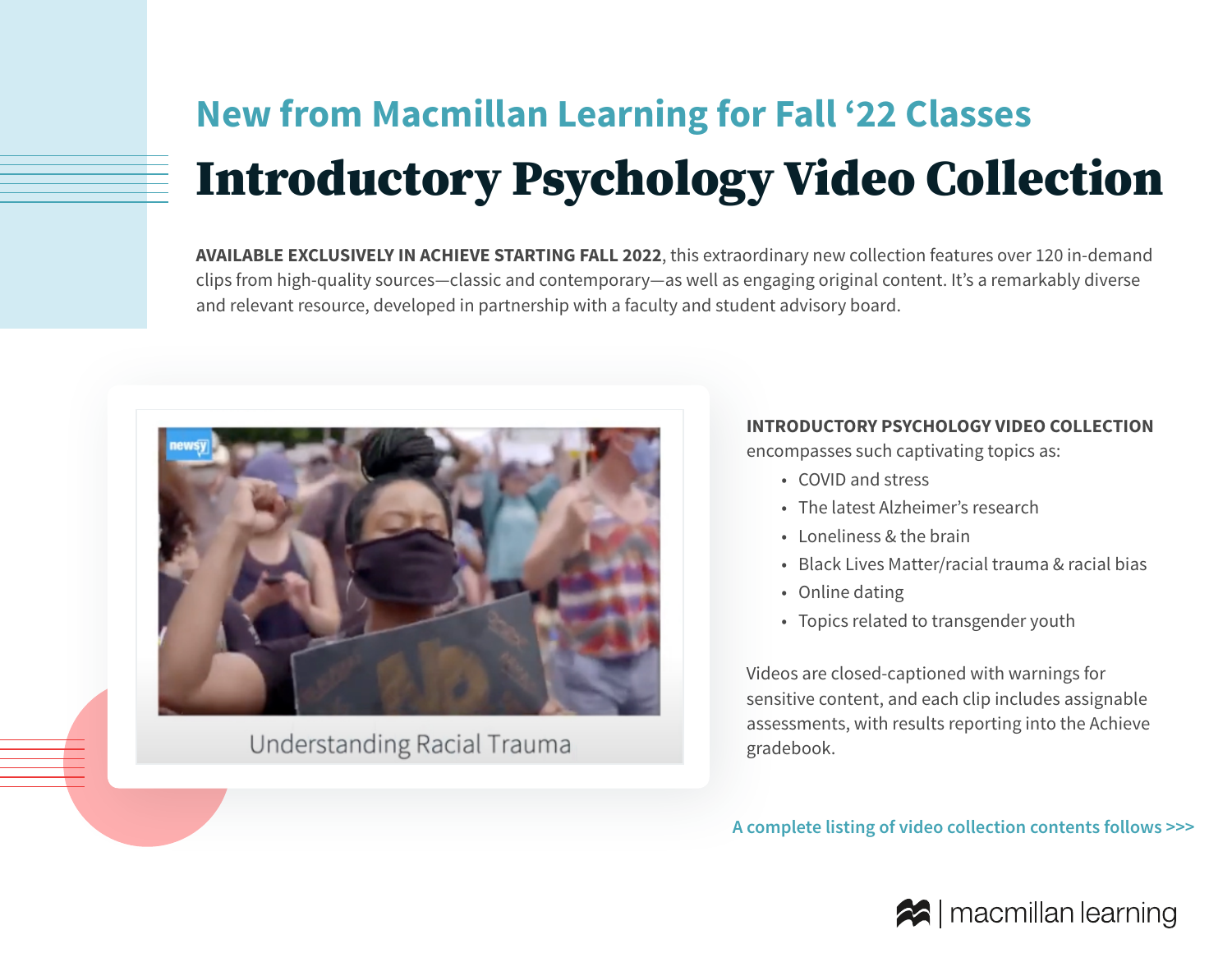#### **Introduction to Psychology**

Applying the Scientific Method to Psychological Research Correlation and Causation Critical Thinking Industrial-Organizational (I-O) Psychology: Psychology in the Workplace Research Methods The History of Psychology What is Psychology?

#### **Biology, Behavior, and Mind**

Animation Functional Imaging Techniques Animation: Ion Flow Parts 1-4 Animation: Neuroimaging Techniques 1 and 2 Animation: Sensory Motor Cortex Parts 1 and 2 Animation: Signal Transmission Parts 1-3 Animation: Split Brain Functioning Parts 1-3 Animation: Synaptic Activity Parts 1-3 Brain and Behavior: Phineas Gage Revisited Brain Plasticity: Rewiring the Visual Cortex Can Trauma be Inherited?\*



Hypnosis\* Hallucinations: Causes and Experiences\* Attention Indigenous People Overrepresented in B.C. Overdose Deaths\* Mental Health and Addiction\* The Opioid Epidemic\* Sleep and the Immune System\* Sleep: Why We Sleep The COVID-19 Pandemic and the Opioid Epidemic Collide\* The Health Impact of Taking a Nap\* The Link Between Sleep and Obesity\* Visual Attention: Piecing Things Together Why is Attention Important?\*

TedTalk: Dan Gilbert on the Psychology of Future Self\* Neuroscience and Language\* Neuroscience Research with Sea Slugs\* Perception: What is the Present\* Physical Activity Increases Brain Tissue\* Epigenetics and the Curious Journey into Education\* TedTalk: Alix Generous: How I Learned to Communicat my Inner Life with Asperger's\* TedTalk: Wendy Suzuki: The Brain-Changing Benefits of Exercise\* The Case Study of Phineas Gage\* The Central Nervous System: Spotlight on the Brain The CTE Diaries The Science of CTE\* The Split Brain: Lessons on Language, Vision, and Free Will

#### **Consciousness**

What We See\* How Do We Hear?\* Our Senses Sensation and Perception Vision: How We See

Why Are More Women Dying from Alcohol Use?\* TedEd: Is Marijuana Bad For Your Brain?\*

#### **Nature, Nurture, and Human Diversity**

A Pill for Forgetting Alzheimer's and the Brain\* An Amazing Memory App for Memory Loss\*

Behavioral Genetics Gender Neutral Parenting: Why Shouldn't Our Sons Wear Dresses? Gender Specific Toys\* Gender Stereotypes Is Gender Identity Biologically Hard-Wired? A Masculinity Challenge in Nigeria Challenging Toxic Masculinity\* Transgender Youth My Trans Life: A Transgender Couple\* Sexism and the English Language The National Texas Transition Twin Study

#### **Developing Through the Lifespan**

Adulthood: Physical Changes Animation Animation: Fetal Development Can Children Delay Gratification? Cognitive Development COVID-19 and Kids: Remote Learning\* Harlow's Studies on Dependency in Monkeys Moral Development: Kohlberg's Heinz Dilemma Moral Thinking and Emotion: A Challenging Dilemma Self-Regulation in Kids\* Videos: Cog Development in Childhood: Piaget's Conservation-of-Liquid Task: 7 1/2-Year-Old Passes

Videos: Cog Development in Childhood: Piaget's Conservation-of-Number Task: 4 1/2-Year-Old Fails

Videos: Cog Development in Childhood: Piaget's Conservation-of-Number Task: 5 1/2-Year-Old Passes

Videos: Cognitive Development in Childhood: Piaget's Conservation-of-Liquid Task: 5 1/2-Year-Old Fails

# **Sensation and Perception**

Animation: Sound and Sound Localization Parts 1 & 2 Animation: Sound and the Cochlea Parts 1-3 Face Blindness and How Our Minds Process

Hearing: From Vibration to Sound

#### **Learning**

Classical Conditioning: Pavlov and His Legacy

Contingency Learning in Young Infants

- Albert Bandura Experiment, 1919
- 
- 

John Watson and Rosalie Rayner's Little Albert

Observational Learning of Aggression: Bandura's Bobo Doll Study

Operant Conditioning: Learned Behaviors

Pavlov's Discovery of Classical Conditioning

#### **Memory**

Alzheimer's Research Within Families\*

Daniel Schacter: The Seven Sins of Memory\*

Enhancing Memory: The Role of Emotion How Exercise Can Improve Your Memory\* How Reliable is Your Memory? Human Factors in Wrongful Convictions\* Memory and Alzheimer's Research\* Memory and Music\* Memory Retrieval Models of Memory

# **Thinking and Language**

Learning Through Visualization: A Gymnast Acquires New Skills TedTalk: Dan Gilbert: Why We Make Bad Decisions\* Decision Making

## **Intelligence**

Interview with Ellen Winner How Intelligent Are Animals? Understanding Intelligence

# **Motivation**

Body Shaming Eating Disorders in the LGBTQ Community\* Exercise and Happiness\* Human Sexuality Hunger and Eating Obesity Guidelines Move Away From Focus on Weight Loss\* Food Insecurity\* TedTalk: Peggy Orenstein: What Young Women Believe About Their Own Sexual Pleasure\*

Why Diet Might be a Big Deal for Mental Health\*

# **Emotions, Stress, & Health**

Conquering Loneliness in a Lonely World\* COVID-19 and Stress in Teens\*

TedTalk: Dan Gilbert: The Surprising Science of Happiness\* Emotions and Facial Expression Stress Management: The Relaxation Response Study: COVID-19 Isolation Didn't Significantly Boost Loneliness\* Ted Talk: Angela Lee Duckworth: Grit: The Power of Passion and Perseverance\* The Upside of Stress\* Charles Nelson: Toxic Stress in Children\* Using Meditation and Yoga to Relieve Chronic Pain\* What Is Emotion? What Is The Secret Of Happiness: The School of Jessica Kellgren-Fozard\* Why More Choices Don't Make You Happy\* Would \$100 Million Make You Happy?\*

Zoom Fatigue is Real\*

# **Personality**

Psychodynamic Theories of Personality Genes and Personality The Life and Work of Elliot Aronson Trait Theories of Personality

# **Social Psychology**

Advocates Discourage Anti-Black Sentiment Amid Violence Against Asians\* Can 'Cultural Proficiency' Among Teachers Help Close the Student Achievement Gap?\* COVID-19 and Older Adults: Finding Humor in Isolation\* Dark Side of Social Media\* Navigating the Dating Scene During the Pandemic\* Hate Incidents Renew Discussions About Perception of Asian Americans\* Healthy Talk About Racism\* Hidden Prejudice: The Implicit Association Test How Bad is Cyberbullying?\*



# Introductory Psychology Video Collection

 $*$  = New to the collection